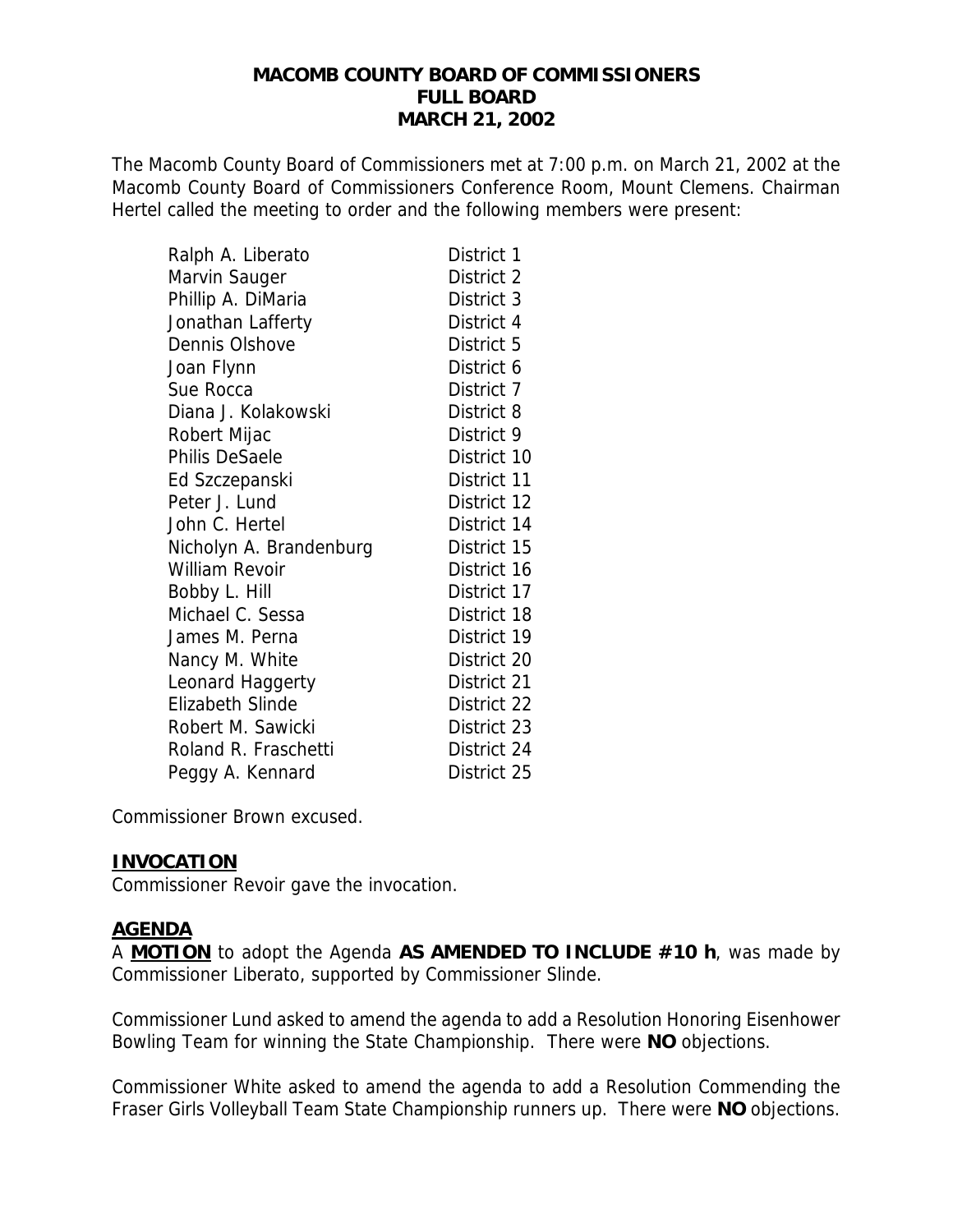## **THE AGENDA AS AMENDED CARRIED.**

## **MINUTES**

A **MOTION** to approve the minutes dated February 21, 2002, was made by Commissioner Mijac, supported by Commissioner Lafferty, and the **MOTION CARRIED**.

### **PRESENTATIONS**

Commissioner Hill presented A Resolution to Macomb County Animal Control Officer Joseph Pietrzak for his daring actions.

## **PUBLIC PARTICIPATION**

### **James Senstock, Harrison Township Supervisor**

Spoke in opposition to the Item on the agenda from Planning and Economic Development Committee about a Michigan Coastal Zone Management Program grant application. Indicated Harrison Township does not want outside interference.

## **COMMITTEE REPORTS:**

## **SENIOR CITIZENS COMMITTEE – March 11, 2002**

The Clerk read the recommendations from the Senior Citizens Committee and a **MOTION** was made by Chairperson DeSaele, supported by Vice-Chairperson Szczepanski, to adopt the committee recommendations.

- 1. APPROVE EXTENSION OF COMMUNITY FOUNDATION GRANT THROUGH JUNE 28, 2002. THE PROGRAM WILL CONTINUE COUNSELING SUPPORT GROUPS FOR GRANDPARENTS REARING GRANDCHILDREN PROGRAM. NO ADDITIONAL COUNTY FUNDS ARE REQUIRED. SPECIAL COUNSELING GROUPS WILL CEASE WHEN GRANT EXTENSION IS COMPLETE.
- 2. APPROVE APPLICATION FOR \$3,000.00 GRANT FROM AREA AGENCY ON AGING 1-B FOR ONE-TIME ONLY FUNDS TO BE USED BY LEGAL SERVICE PROVIDERS. GRANT APPLICATION WAS RECEIVED ON MARCH 8, 2002 AND IS DUE ON MARCH 15, 2002. FUNDS MUST BE USED FOR EQUIPMENT OR CAREGIVER RESOURCES. IF GRANT IS AWARDED, NO ADDITIONAL COUNTY FUNDS WILL BE REQUIRED.

## **THE MOTION CARRIED.**

## **LEGISLATIVE & ADMINISTRATIVE SERVICES COMMITTEE – March 12, 2002**

The Clerk read the recommendations from the Legislative & Administrative Services Committee and a **MOTION** was made by Chairperson Mijac, supported by Vice-Chairperson Rocca, to adopt the committee recommendations.

Commissioner Sessa asked his **NO** vote be recorded from Committee. There were **NO** objections

1. APPROVE THE 2002 REMONUMENTATION WORK PROGRAM.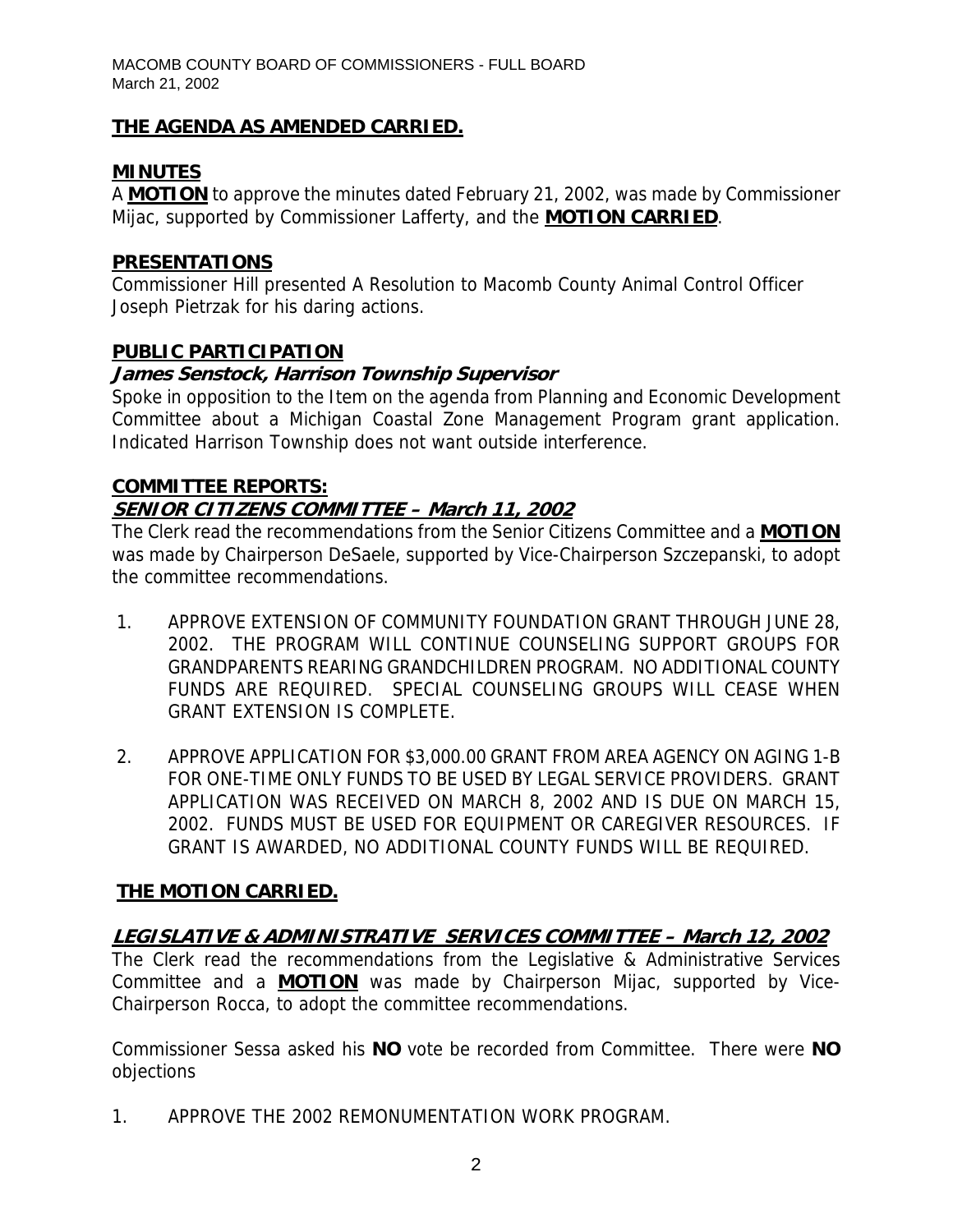#### 2. APPROVE THE FOLLOWING COMPUTER PURCHASES:

THREE (3) STANDARD PCs, THREE (3) MS OFFICE STANDARD BUSINESS SOFTWARE, AND ONE (1) STANDARD HP 4100TN LASER PRINTER-LOW VOLUME FOR ENVIRONMENTAL HEALTH DEPARTMENT AT A COST NOT TO EXCEED \$5,972.00; FUNDING IS AVAILABLE FROM THE ENVIRONMENTAL HEALTH CAPITAL EQUIPMENT FUND.

SIXTEEN (16) HP DESK JET 350 CBI MOBILE PRINTERS FOR ENVIRONMENTAL HEALTH DEPARTMENT AT A COST NOT TO EXCEED \$4,800.00; FUNDING IS AVAILABLE FROM THE ENVIRONMENTAL HEALTH CAPITAL EQUIPMENT FUND.

ONE (1) STANDARD PC AND ONE (1) MS OFFICE STANDARD BUSINESS SOFTWARE FOR EQUALIZATION AT A COST NOT TO EXCEED \$1,364.00; FUNDING IS AVAILABLE FROM THE MIS CAPITAL FUND.

UPGRADE TO THE COUNTY FIREWALL, SOFTWARE AND HARDWARE TO MEET CURRENT SECURITY STANDARDS, AT A COST NOT TO EXCEED \$40,644.00; FUNDING IS AVAILABLE FROM THE MIS CAPITAL FUND.

CISCO BRIDGE EQUIPMENT FOR NETWORK BACKUP AND DISASTER RECOVERY AT A COST NOT TO EXCEED \$12,628.25; FUNDING IS AVAILABLE FROM THE MIS CAPITAL FUND.

HARDWARE TO EXPAND THE BACKUP SYSTEM FOR THE COUNTY AT A COST NOT TO EXCEED \$3,206.00; FUNDING IS AVAILABLE FROM THE MIS CAPITAL FUND.

CENTRALIZED MANAGEMENT TOOLS THAT PROVIDE LOG ANALYSIS, SECURITY UPDATES AND CIRCUIT ALARMS NOTIFICATION AT A COST NOT TO EXCEED \$3,960.00; FUNDING IS AVAILABLE FROM THE MIS CAPITAL FUND.

ONE (1) STANDARD PC, AND ONE (1) MS OFFICE STANDARD BUSINESS SOFTWARE FOR MCCSA HEAD START AT A COST NOT TO EXCEED \$1,329.00; FUNDING IS AVAILABLE FROM THE MCCSA HEAD START EXPANSION GRANT.

ONE (1) HP 4550N COLOR LASER PRINTER FOR MCCSA HEAD START AT A COST NOT TO EXCEED \$3,205.00; FUNDING IS AVAILABLE FROM THE MCCSA HEAD START GRANT.

NINE (9) STANDARD DELL PC's WITH SPEAKERS, NINE (9) MS OFFICE STANDARD BUSINESS SOFTWARE AND NINE (9) HP 960 Cxi INKJET PRINTERS FOR MCCSA HEAD START AT A COST NOT TO EXCEED \$14,409.00; FUNDING IS AVAILABLE FROM THE MCCSA HEAD START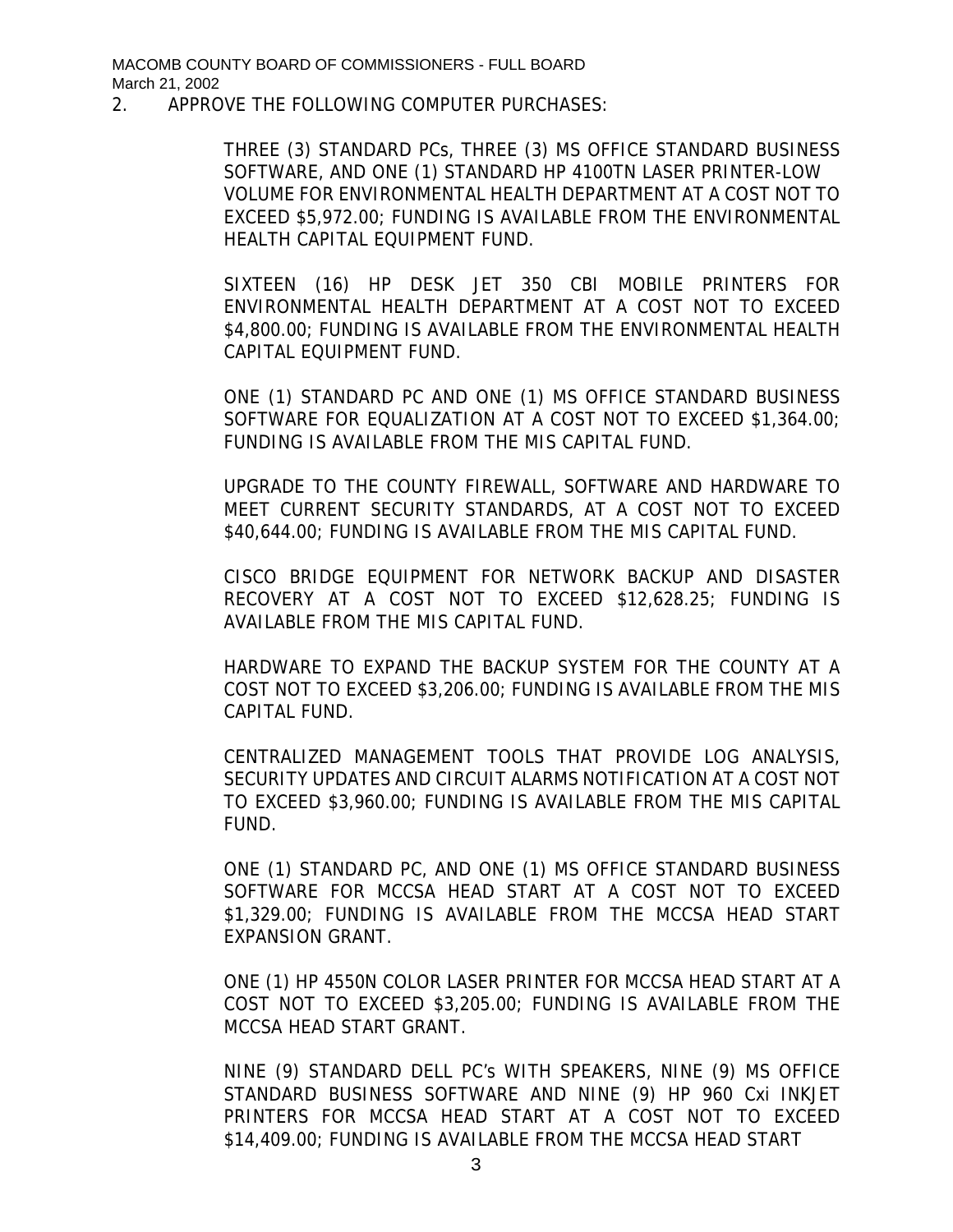EDUCATION SUPPLIES GRANT.

ONE (1) CISCO SWITCH FOR PLANNING AND ECONOMIC DEVELOPMENT AT A COST NOT TO EXCEED \$1,644.00; FUNDING IS AVALABLE FROM THE PLANNING SPECIAL AERIAL PHOTOS FUND.

ONE (1) MICROSOFT VISUAL BASIC v.6 PROFESSIONALS SOFTWARE FOR PLANNING AND ECONOMIC DEVELOPMENT AT A COST NOT TO EXCEED \$1,207.00; FUNDING IS AVAILABLE FROM THE PLANNING SPECIAL AERIAL PHOTOS FUND.

ONE (1) STANDARD HP 4100 TN LASER PRINTER FOR PUBLIC WORKS AT A COST NOT TO EXCEED \$1,985.00; FUNDING IS AVAILABLE FROM THE PUBLIC WORKS DRAIN EQUIPMENT REVOLVING FUND.

ONE (1) STANDARD HP 4550N LASER COLOR PRINTER FOR THE PURCHASING DEPARTMENT AT A COST NOT TO EXCEED \$3,400.00; FUNDING IS AVAILABLE FROM THE MIS CAPITAL FUND.

ONE (1) HP LASER JET 4100TN PRINTER AND HP LASER JET 4100TN TONER CARTRIDGE FOR REGISTER OF DEEDS AT A COST NOT TO EXCEED \$2,091.00; FUNDING IS AVAILABLE FROM THE MIS CAPITAL FUND.

TWO (2) LOCAL AREA NETWORK SWITCHES FOR THE SHERIFF'S OFFICE AT A COST NOT TO EXCEED \$4,268.00; FUNDING IS AVAILABLE FROM THE MIS SHERIFF PROJECT FUND.

ONE (1) HP 4550N LASER COLOR PRINTER FOR THE TREASURER DEPARTMENT AT A COST NOT TO EXCEED \$3,400.00; FUNDING IS AVAILABLE FROM THE DELINQUENT TAX REVOLVING FUND.

- 3. APPROVE THE HARDWARE AND SOFTWARE UPGRADE OF THE MARTHA T. BERRY KEANE VISTA CARE SYSTEM AT A COST NOT TO EXCEED \$41,927.50; FUNDING IS AVAILABLE FROM THE MIS CAPITAL FUND.
- 4. APPROVE PURCHASE OF FOUR (4) CELLULAR PHONES WITH IN-CAR MOUNTS FOR SHERIFF'S DEPARTMENT AT A ONE TIME COST OF \$1,592.00 AND A MONTHLY USAGE CHARGE OF \$32.00. FUNDING IS AVAILABLE FROM THE SHERIFF'S TELEPHONE OPERATING EXPENSE BUDGET.

## **THE MOTION CARRIED.**

## **PLANNING & ECONOMIC DEVELOPMENT COMMITTEE –March 12, 2002**

The Clerk read the recommendation from the Planning & Economic Development Committee and a **MOTION** was made by Chairperson Flynn, supported by Vice-Chairperson Sawicki, to adopt the committee recommendation.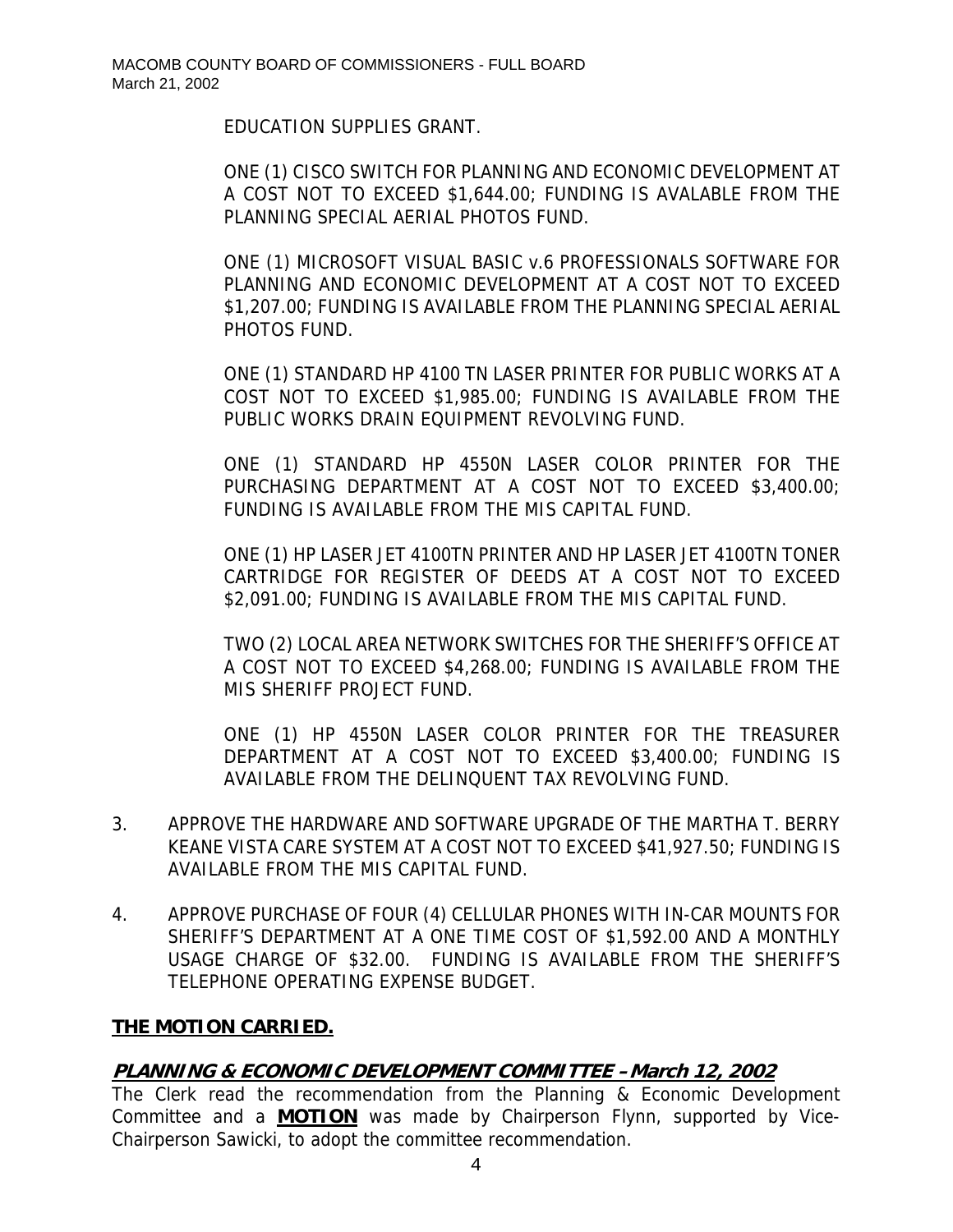1. AUTHORIZE THE MACOMB COUNTY DEPARTMENT OF PLANNING AND ECONOMIC DEVELOPMENT TO SUBMIT A MICHIGAN COASTAL ZONE MANAGEMENT PROGRAM GRANT APPLICATION TO THE MICHIGAN DEPARTMENT OF ENVIRONMENTAL QUALITY.

A **MOTION TO AMEND** was made by Commissioner Sessa to add the language: **removing Harrison and Chesterfield Township from the grant application**, supported by Commissioner Fraschetti.

Commissioner Sessa (**Verbatim**) Mr. Chairman, last Monday night the township board of Chesterfield passed a resolution, which I have put in everyone's box. I wanted it to be on the table but it probably inadvertently got here rejecting this proposal. And their concerns are the same as Supervisor Senstock's concerns that they don't need any additional people looking at their internal property. More importantly if you look at the grant application, I might mention Mr. Chairman, that there wasn't any backup material in the main packet but I do have a copy of what was submitted at the committee. And in that packet, if you take a close look at it, there are a lot – a lot of problems. For example, one of the elements of the project, the essential elements, is for the establishment of a comprehensive GIS inventory. Mr. Chairman, there is already a GIS inventory of the property in those communities. They're also talking about location of shoreline property. We already have assessors in both townships. If you tell them you want to know what properties are located within a thousand feet of a shoreline. They will punch it in their little computers and bring it up. Not only that, they will tell you how many square feet it is, who lives there, who the tax bill goes to, how much it is worth, all of that. More importantly, Mr. Chairman, our own planning department has a community profile, county community profiles, which will give you all the statistical data on every community in the entire county including Harrison and Chesterfield Townships. For example, if you look at that community profile you will find that fifty-one percent of Harrison Townships land is in public, semipublic or recreational use, fifty-one percent. That kind of means that half the people pay for the other half to do their thing. We also have a hike-bike path that we paid for, that we pay to maintain for everyone in the county. So how much more could a community give? And Chesterfield for example, there're willing to put up a half of a million dollars to build a bridge over a creek for hike-bike path. How much can anymore give? And by turning our property into this so called coastal authority and putting in for a grant that requires us to contribute \$39,000 in services while they only give us \$36,000 back is kind of outrageous, so they can take control of our property. So commissioners, I ask you to please vote for this amendment. Remove us. We don't need them. We don't want them. But more importantly, we don't think a state agency should come in and dictate to our local community what we may or may not do. And to that end, and I am almost finished, I would offer this. I'll tell you a little story. The DNR surreptitiously came into Harrison Township. They purchased two pieces of land without our knowledge. When we tried to find out including the assessor and the supervisor tried to find out who owned the land no one would tell us. This is a holding company. That land is now a major boat ramp that was opened last year in Harrison Township over many of our objections. That's the kind of junk that is going on. And I don't want it ever to happen again. And I don't think you do neither. So I ask you to vote with me. Support this amendment and truthfully we should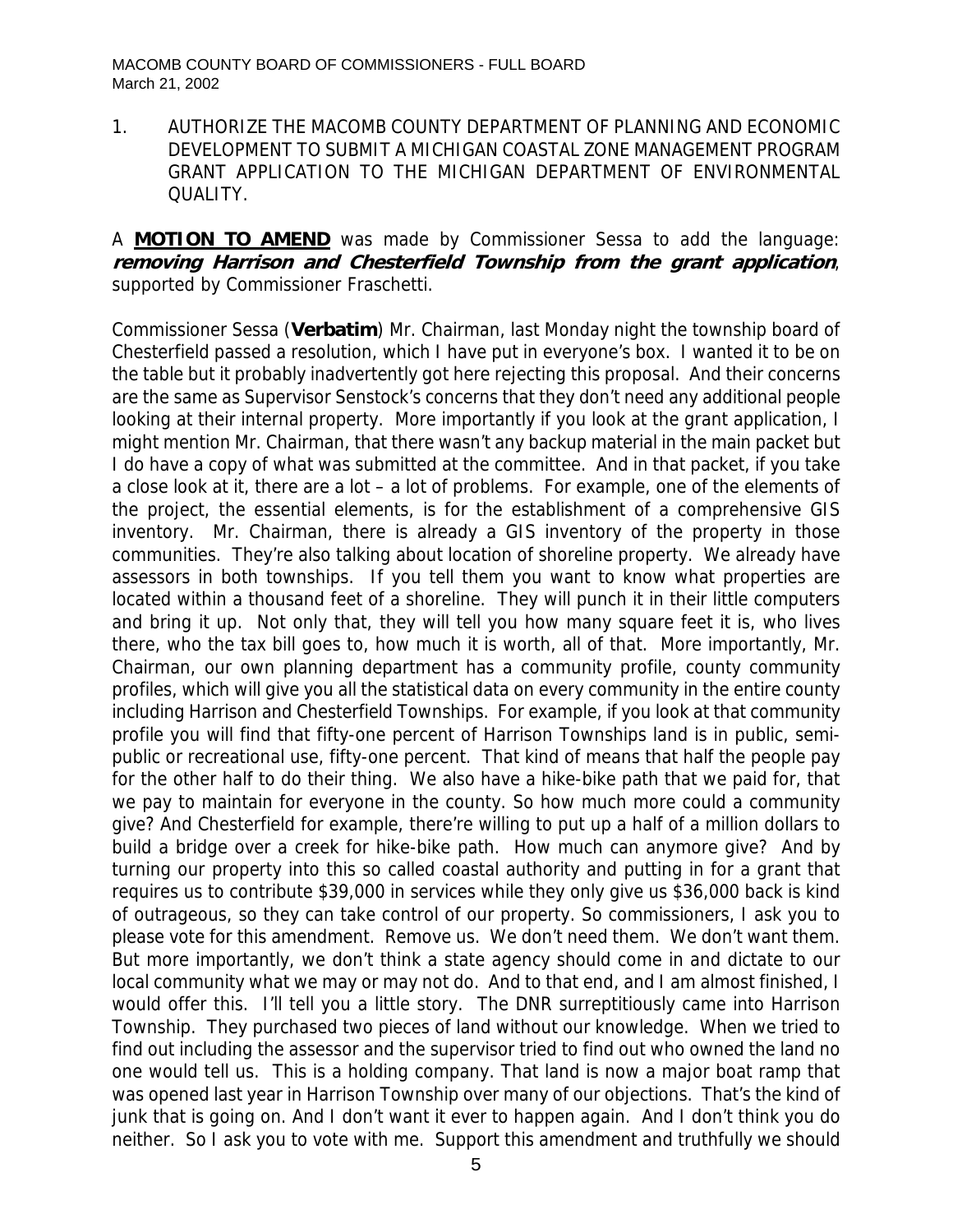reject the whole thing. Because it is bad for Macomb County and it is bad for our communities. Thank You.

A **MOTION TO REFER BACK TO COMMITTEE** was made by Commissioner DeSaele, supported by Commissioner Flynn, and the **MOTION CARRIED**, with Commissioner Sessa voting **NO**.

Commissioner Sessa (**Verbatim**) I'd like to kill it.

### **JUSTICE AND PUBLIC SAFETY COMMITTEE – March 13, 2002**

The Clerk read the recommendations from the Justice and Public Safety Committee and a **MOTION** was made by Chairperson DiMaria supported by Vice-Chairperson Olshove to adopt the committee recommendations.

- 1. AUTHORIZE THE FILING OF THE BYRNE MEMORIAL GRANT IN THE AMOUNT OF \$333,333.00 FOR THE PURPOSE OF ESTABLISHING A COUNTY-WIDE MULTI-DISCIPLINARY TEAM TO INVESTIGATE CHILD SEXUAL ABUSE AND PHYSICAL ABUSE CASES. THE 25% CASH MATCH REQUIREMENT IS PROVIDED BY THE FAMILY INDEPENDENCE AGENCY AND CARE HOUSE (\$83,333.00).
- 2. AUTHORIZE THE FILING OF THE BYRNE MEMORIAL GRANT IN THE AMOUNT OF \$50,000.00 FOR THE PURPOSE OF JUVENILE DRUG COURT OPERATIONS WITH A 25% CASH MATCH PROVIDED BY THE STATE COURT ADMINISTRATIVE OFFICE.
- 3. ADOPT THE AMENDED 9-1-1 SERVICE PLAN AS A FINAL AMENDED 9-1-1 SERVICE PLAN.
- 4. APPROVE THE MEMORANDUM OF UNDERSTANDING ALLOCATING \$43,922.00 OF THE FY 2000 AND FY 2001 STATE DOMESTIC PREPAREDNESS EQUIPMENT PROGRAM GRANT TO THE EASTPOINTE FIRE DEPARTMENT AND ROSEVILLE FIRE DEPARTMENT AS PARTICIPATING MEMBERS OF SMIRT (SOUTH MACOMB INCIDENT RESPONSE TEAM).

## **THE MOTION CARRIED.**

## **HEALTH SERVICES COMMITTEE – March 13, 2002**

The Clerk read the recommendations from the Operational Services Committee and a **MOTION** was made by Chairperson White, supported by Vice-Chairperson Haggerty, to adopt the committee recommendations.

- 1. AUTHORIZE THE HEALTH DEPARTMENT TO ACCEPT THE MICHIGAN DEPARTMENT OF ENVIRONMENTAL QUALITY FOR A HOUSEHOLD HAZARDOUS WASTE COLLECTION INITIATIVE GRANT AVAILABLE THROUGH THE CLEAN MICHIGAN INITIATIVE (CMI).
- 2. AUTHORIZE THE HEALTH DEPARTMENT TO APPLY FOR CLEAN MICHIGAN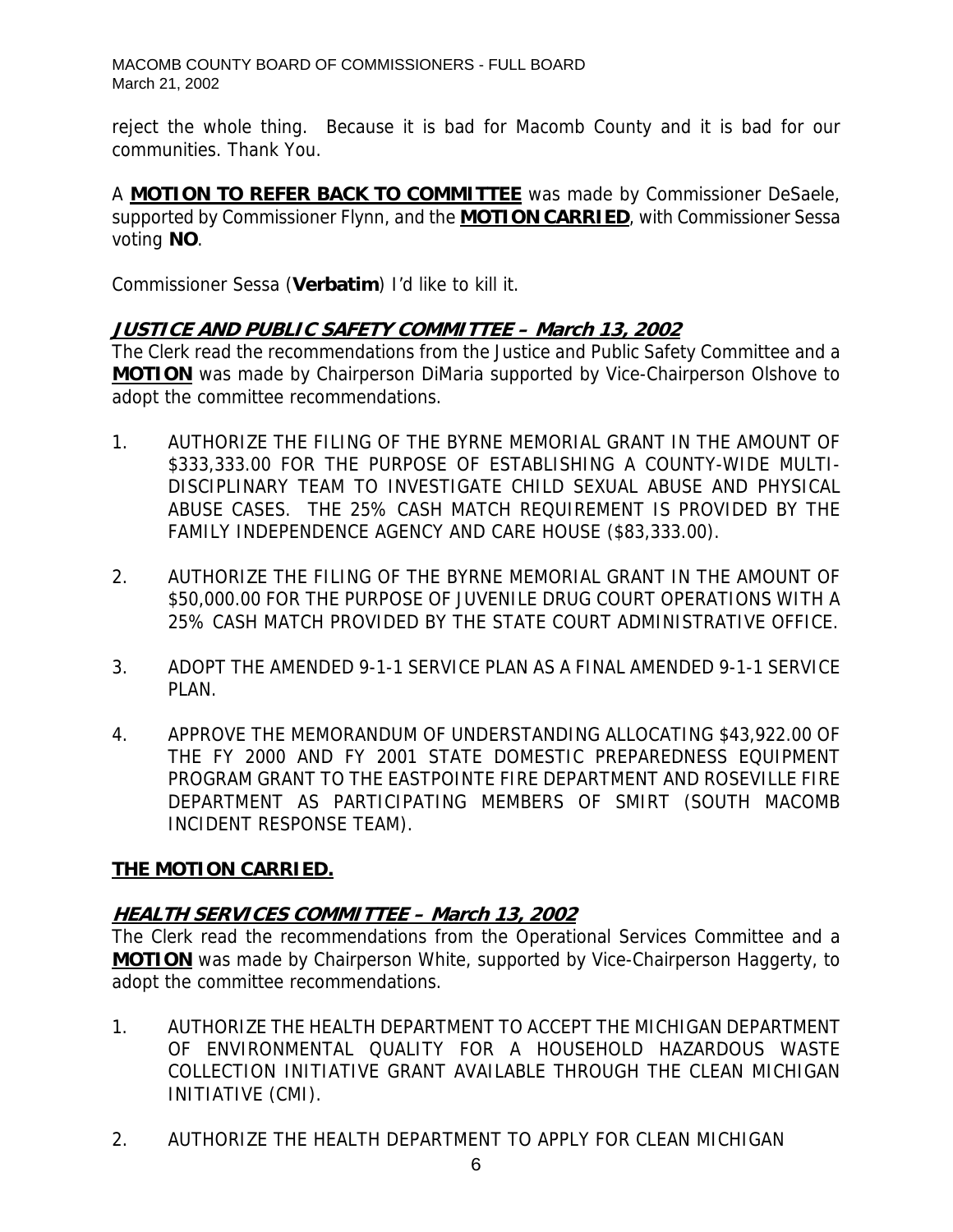INITIATIVE CLEAN WATER FUND GRANT IN THE AMOUNT OF \$50,000 FOR LAKE ST. CLAIR MONITORING.

- 3. AUTHORIZE THE HEALTH DEPARTMENT TO APPLY FOR A CLEAN MICHIGAN INITIATIVE CLEAN WATER FUND GRANT IN THE AMOUNT OF \$20,927 FOR THE RECREATIONAL WATER QUALITY MONITORING PROJECT.
- 4. APPROVE THE HEALTH DEPARTMENT TO PREPARE A PLAN FOR MAINTAINING ACCESS TO CHILDHOOD IMMUNIZATIONS.
- 5. AUTHORIZE MACOMB COUNTY ANIMAL SHELTER'S PARTICIPATION IN THE SEPTEMBER 7, 2002 VACCINATION FAIR.
- 6. AUTHORIZE MACOMB COUNTY HEALTH DEPARTMENT TO ENTER INTO AN AGREEMENT WITH THE CITY OF TROY FOR ANIMAL SHELTER SERVICES.

## **THE MOTION CARRIED.**

## **OPERATIONAL SERVICES COMMITTEE –March 14, 2002**

The Clerk read the recommendations from the Operational Services Committee and a **MOTION** was made by Chairperson Hill, supported by Vice-Chairperson Lafferty, to adopt the committee recommendations.

Commissioner DeSaele would like Motion #10, third paragraph separated into two items. One for the vehicle and one for the K-9. There were **NO** objections.

Commissioner Hill asked to separate Motions #2 and #3. There were **NO** objections.

Commissioner Brandenburg asked to separate Motion #9. There were **NO** objections.

A vote was taken on the following:

1. APPROVE SUBMISSION OF A GRANT APPLICATION TO THE MICHIGAN DNR AND LOCAL MATCH FOR PHASE II AND III ACQUISITIONS OF THE MACOMB ORCHARD TRAIL.

| 4. | AUTHORIZE PAYMENT FOR THE WORK PERFORMED AS FOLLOWS: |                            |             |
|----|------------------------------------------------------|----------------------------|-------------|
|    | <b>CLEMENS CENTER</b>                                | JAMES DeBARD               | \$31,668.75 |
|    | RENOVATION                                           | ARCHITECTS                 |             |
|    | MARTHA T. BERRY                                      | <b>EDMUND LONDON &amp;</b> | 76.713.32   |
|    | ADDITION & REN.                                      | <b>ASSOCIATES</b>          |             |
|    | CIRCUIT COURT                                        | PROJECT CONTROL            | 146,250.00  |
|    | <b>BUILDING</b>                                      | SYSTEMS, INC.              |             |
|    | COURT BUILDING                                       | STRAT WOLD                 | 1,808.81    |
|    | RENOVATION                                           | ARCHITECTS                 |             |
|    |                                                      |                            |             |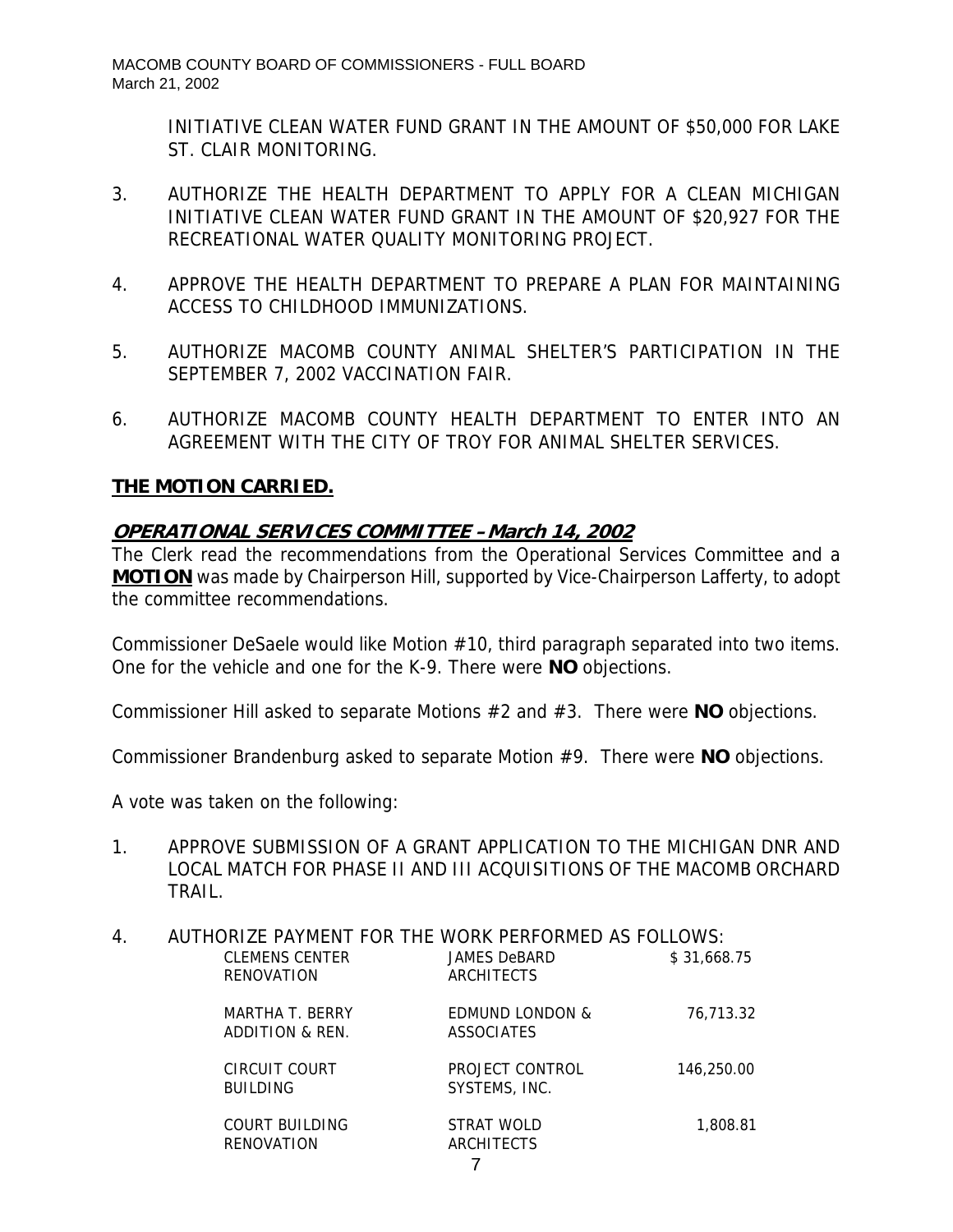YOUTH HOME WAKELY ASSOCIATES 119,280.00 ADDITION & REN.

FURTHER, FUNDS ARE AVAILABLE IN THE CAPITAL BUDGET.

- 5. AUTHORIZE THE TEMPORARY RELOCATION, WITH FLOOR PLAN MODIFICATION, OF THE FEDERAL DIVISION (PATERNITY) TO THE THIRD FLOOR OF THE COUNTY BUILDING; ALL WORK TO BE PERFORMED BY IN-HOUSE SKILLED TRADES PERSONNEL WITH A MATERIALS COST NOT TO EXCEED \$10,000.00; FUNDS ARE AVAILABLE IN THE CAPITAL BUDGET.
- 6. AUTHORIZE THE FACILITIES AND OPERATIONS DEPARTMENT TO CONSTRUCT AN OFFICE FOR PERSONAL PROTECTION ORDERS ON THE FOURTH FLOOR OF THE COURT BUILDING; ALL WORK WILL BE PERFORMED BY IN-HOUSE SKILLED TRADES PERSONNEL WITH A MATERIALS COST NOT TO EXCEED \$2,000.00; FUNDS ARE AVAILABLE IN THE FACILITIES AND OPERATIONS OPERATING BUDGET.
- 7. AWARD THE 2002 ROOFING PROJECT TO THE LOW BIDDER, C. DAVIS ROOFING COMPANY, IN THE AMOUNT OF \$150,000.00; FUNDS ARE AVAILABLE IN THE CAPITAL BUDGET.
- 8. AUTHORIZE CONSTRUCTION OF A 20' x 30' (EST.) WOOD FRAME, METAL EXTERIOR, CONCRETE FLOOR, POLE BARN TO BE LOCATED AT THE SERVICE CENTER FOR AN ESTIMATED MATERIAL COST OF \$9,000.00; FUNDS ARE AVAILABLE IN THE FACILITIES AND OPERATIONS OPERATING BUDGET.
- 10. CONCUR WITH THE FLEET MANAGER AND APPROVE THE FOLLOWING VEHICLE PURCHASES:

TWO 2002 FORD CROWN VICTORIA POLICE INTERCEPTORS FOR THE SHERIFF'S DEPARTMENT TO THE LOWEST RESPONSIBLE BIDDER, SIGNATURE FORD, PERRY, MICHIGAN, IN THE AMOUNT OF \$41,460.60; FUNDS ARE AVAILABLE IN THE 2002 FURNITURE AND EQUIPMENT ACCOUNT;

TWO GMC SAVANA CUTAWAY CHASSIS W/SUPREME 14' BODY FOR THE COUNTY LIBRARY TO THE LOWEST RESPONSIBLE BIDDERS, RED HOLMAN GMC (WESTLAND, MICHIGAN) AND NBC TRUCK EQUIPMENT (ROSEVILLE, MICHIGAN), IN THE AMOUNT OF \$26,156.00 AND \$22,959.00 RESPECTIVELY; FUNDS ARE AVAILABLE IN THE 2002 FURNITURE AND EQUIPMENT ACCOUNT; AND

ONE FORD EXPEDITION TO BE UTILIZED FOR COUNTYWIDE NARCOTICS INTERDICTION; FUNDS FOR VEHICLE ARE BEING PROVIDED BY THE COUNTY OF MACOMB ENFORCEMENT TEAM.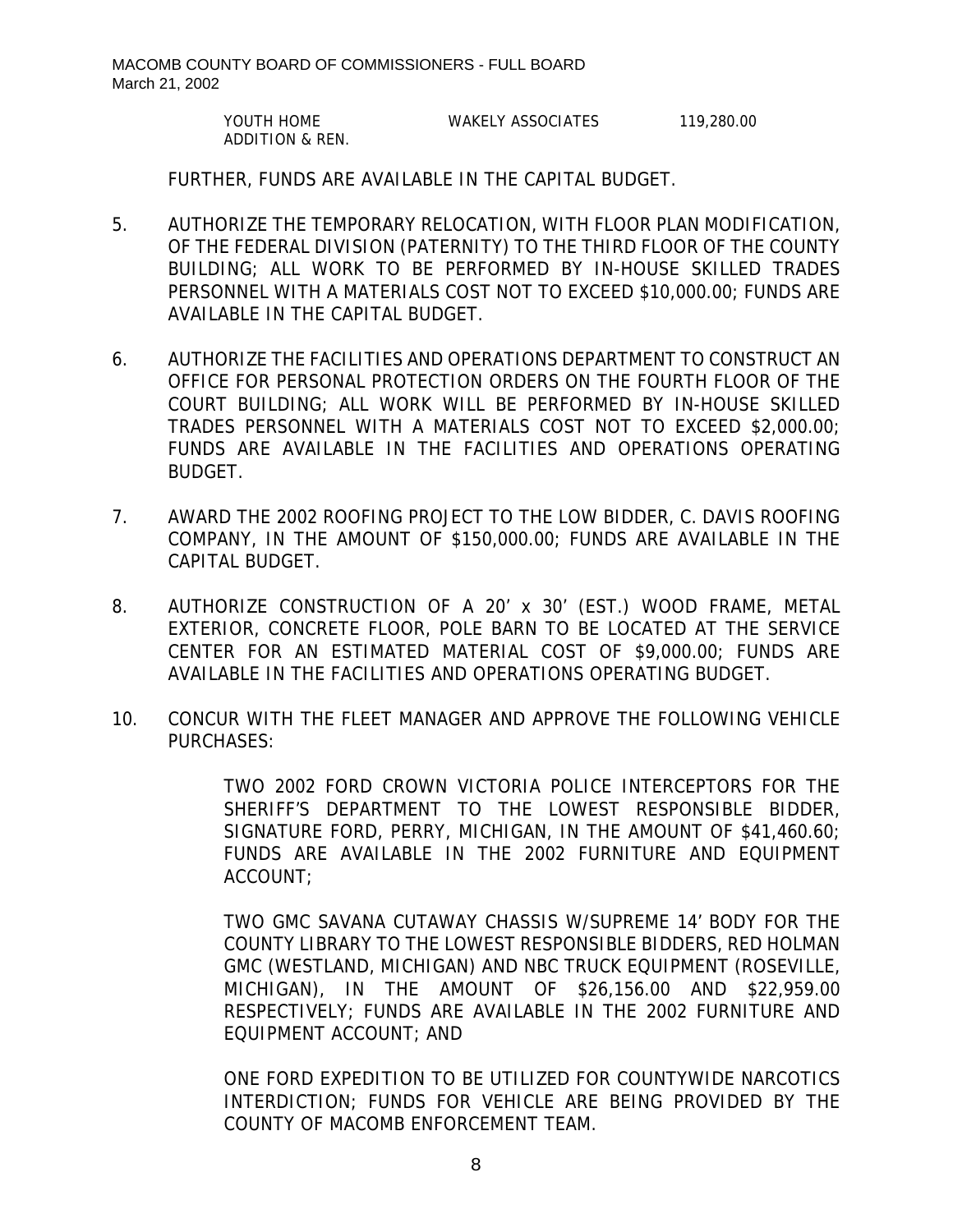ONE TRAINED NARCOTICS K-9 TO BE UTILIZED FOR COUNTYWIDE NARCOTICS INTERDICTION; FUNDS FOR THE K-9 ARE BEING PROVIDED BY THE COUNTY OF MACOMB ENFORCEMENT TEAM.

- 11. CONCUR WITH THE PURCHASING MANAGER AND APPROVE THE PURCHASE OF ONE JOHN DEERE TRACTOR FOR THE PARKS & RECREATION DEPARTMENT FROM THE STATE OF MICHIGAN CONTRACT WITH JOHN DEERE COMPANY IN THE AMOUNT OF \$10,045.79; FUNDS ARE AVAILABLE IN THE PARKS AND RECREATION EQUIPMENT FUND.
- 12. CONCUR WITH THE PURCHASING MANAGER AND APPROVE THE 2002 COUNTYWIDE AUCTIONING SERVICES TO THE LOWEST RESPONSIBLE BIDDER, CRYDERMAN AND ASSOCIATES AT 4.49% OF GROSS SALES.
- 13. CONCUR WITH THE PURCHASING MANAGER AND APPROVE THE PURCHASE OF TWO CANON IMAGERUNNER COPIERS WITH A GSA PRICE OF \$56,646.00 AND MAINTENANCE COST OF .0061 PER COPY; FUNDS ARE AVAILABLE IN THE 2002 CONVENIENCE COPIER FUND.

## **THE MOTION CARRIED**.

## **SEPARATED MOTION**

2. AUTHORIZE THE PURCHASING DEPARTMENT TO RETAIN THE SERVICES OF A LICENSED SURVEYOR TO ASCERTAIN THE EXACT LEGAL DESCRIPTION FOR THE APPROXIMATELY 113 ACRES OF PROPERTY OWNED BY THE COUNTY LOCATED NORTH OF DUNHAM ROAD IN CLINTON TOWNSHIP, AND PARTICULARLY THE PROPERTY IDENTIFIED AS POTENTIAL SITE NO. 1 (APPROXIMATELY 25-30 ACRES), AS RECOMMENDED BY STAFF AS THE MOST APPROPRIATE SITE TO BUILD A CHILD HELP USA FACILITY; FURTHER, THAT FUNDS ARE AVAILABLE IN THE CONTINGENCY FUND.

# **THE MOTION CARRIED.**

# **SEPARATED MOTION**

3. AUTHORIZE THE PURCHASING DEPARTMENT TO RETAIN THE SERVICES OF **TWO**  REAL ESTATE APPRAISERS TO ASCERTAIN THE FAIR MARKET SALE AND LEASE VALUE OF THE PROPERTY IDENTIFIED AS POTENTIAL SITE NO. 1, WITH FUNDS AVAILABLE IN THE CONTINGENCY FUND. **(WITH NO TIME LIMIT)** 

A lengthy discussion ensued.

A **MOTION TO AMEND** was made by Commissioner DeSaele to add that the appraisal be completed within six weeks, supported by Commissioner Perna.

The discussion continued.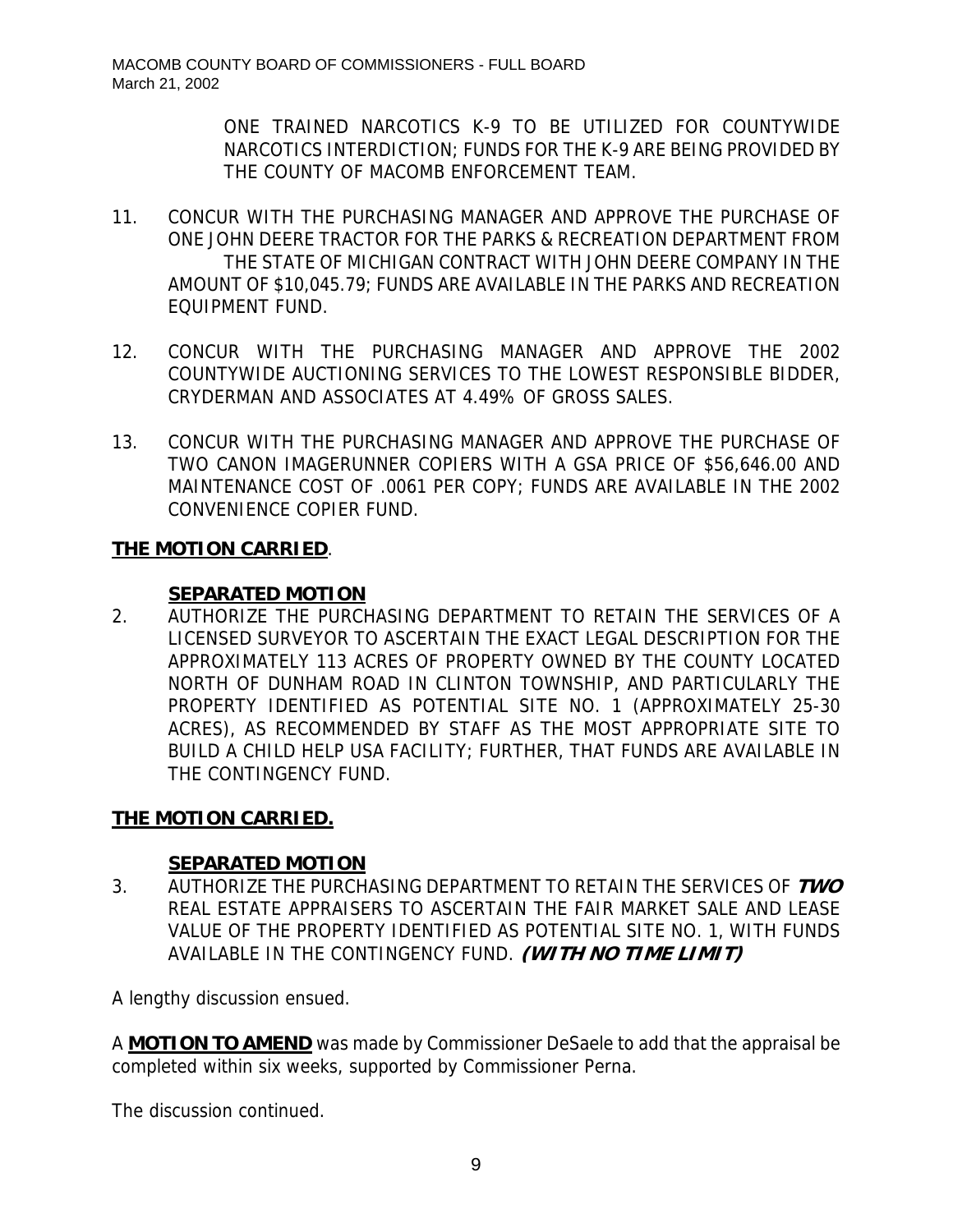A **MOTION TO AMEND THE AMENDMENT** was made by Commissioner DiMaria to retain three appraisers and submit their appraisals within six weeks, supported by Commissioner Haggerty.

A hand vote was taken on the **MOTION TO AMEND**, and the **MOTION AS AMENDED PASSED**. (**Yes**-12 **No**-11)

|             | ROLL CALL VOTE TO AMEND THE AMENDMENT (Three appraisers-6 weeks) |
|-------------|------------------------------------------------------------------|
| $VFC$ $NIC$ |                                                                  |

|                    | 1 L.J  | טעו |
|--------------------|--------|-----|
| <b>BRANDENBURG</b> |        | χ   |
| <b>BROWN</b>       | absent |     |
| <b>DESAELE</b>     | Χ      |     |
| DIMARIA            | Χ      |     |
| <b>FLYNN</b>       |        | Χ   |
| <b>FRASCHETTI</b>  |        | X   |
| <b>HAGGERTY</b>    |        | Χ   |
| HILL               |        | Χ   |
| KENNARD            |        | Χ   |
| KOLAKOWSKI         | Χ      |     |
| <b>LAFFERTY</b>    |        | Χ   |
| <b>LIBERATO</b>    |        | X   |
| LUND               | Χ      |     |
| MIJAC              |        | Χ   |
| <b>OLSHOVE</b>     |        | X   |
| <b>PERNA</b>       | Χ      |     |
| <b>REVOIR</b>      | X      |     |
| <b>ROCCA</b>       | Χ      |     |
| <b>SAUGER</b>      |        | Χ   |
| <b>SAWICKI</b>     |        | X   |
| <b>SESSA</b>       |        | Χ   |
| <b>SLINDE</b>      | Χ      |     |
| <b>SZCZEPANSKI</b> | X      |     |
| <b>WHITE</b>       |        | Χ   |
| <b>HERTEL</b>      |        | X   |
| <b>TOTAL</b>       | 9      | 15  |
|                    |        |     |

## **THE AMENDMENT TO THE AMENDED MOTION FAILED.**

A **MOTION TO AMEND THE AMENDMENT** was made by Commissioner DiMaria to obtain three (3) appraisals with no time limit, supported by Commissioner Slinde. The discussion continued.

**CALL FOR THE QUESTION** was made by Commissioner Szczepanski, supported by Commissioner Liberato. A vote was taken, was 2/3's, the debate ended.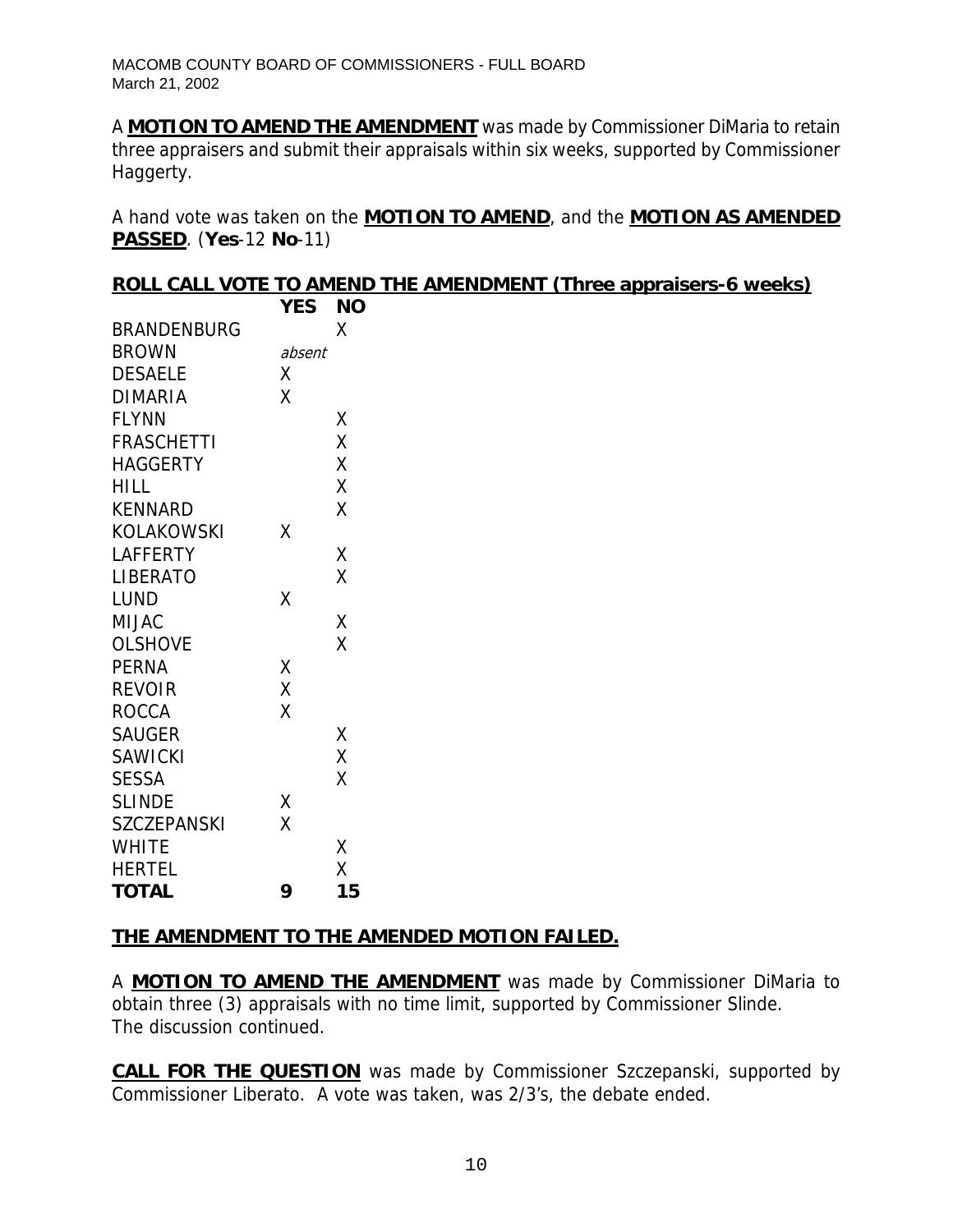### **ROLL CALL VOTE ON AMENDING THE AMENDMENT (Three (3) appraisals – No time limit)**

|                    | <b>YES</b> | ΝO |
|--------------------|------------|----|
| <b>BRANDENBURG</b> |            | Χ  |
| BROWN              | absent     |    |
| <b>DESAELE</b>     | Χ          |    |
| <b>DIMARIA</b>     | Χ          |    |
| <b>FLYNN</b>       |            | Χ  |
| FRASCHETTI         | Χ          |    |
| HAGGERTY           |            | χ  |
| HILL               |            | Χ  |
| <b>KENNARD</b>     |            | X  |
| KOLAKOWSKI         | Χ          |    |
| LAFFERTY           |            | Χ  |
| LIBERATO           |            | X  |
| LUND               | χ          |    |
| MIJAC              |            | Χ  |
| <b>OLSHOVE</b>     |            | X  |
| <b>PERNA</b>       | Χ          |    |
| <b>REVOIR</b>      | X          |    |
| <b>ROCCA</b>       | Χ          |    |
| <b>SAUGER</b>      |            | Χ  |
| <b>SAWICKI</b>     |            | X  |
| <b>SESSA</b>       | Χ          |    |
| <b>SLINDE</b>      | Χ          |    |
| <b>SZCZEPANSKI</b> | Χ          |    |
| <b>WHITE</b>       |            | Χ  |
| <b>HERTEL</b>      | Χ          |    |
| <b>TOTAL</b>       | 12         | 12 |

## **THE MOTION TO AMEND THE AMENDMENT FAILED.**

A **MOTION TO AMEND THE AMENDMENT** was made by Commissioner Lund to obtain 2 appraisals with no time limit, supported by Commissioner Revoir.

The discussion continued.

**CALL FOR THE QUESTION** was made by Commissioner Sauger, supported by Commissioner Liberato. A vote was taken, was 2/3's vote, debate ended.

#### **ROLL CALL VOTE ON AMENDING THE AMENDMENT (Two (2) appraisals – No time limit) YES NO**

|                    | <b>YES</b> | N |
|--------------------|------------|---|
| <b>BRANDENBURG</b> | x          |   |
| <b>BROWN</b>       | absent     |   |
| <b>DESAELE</b>     | x          |   |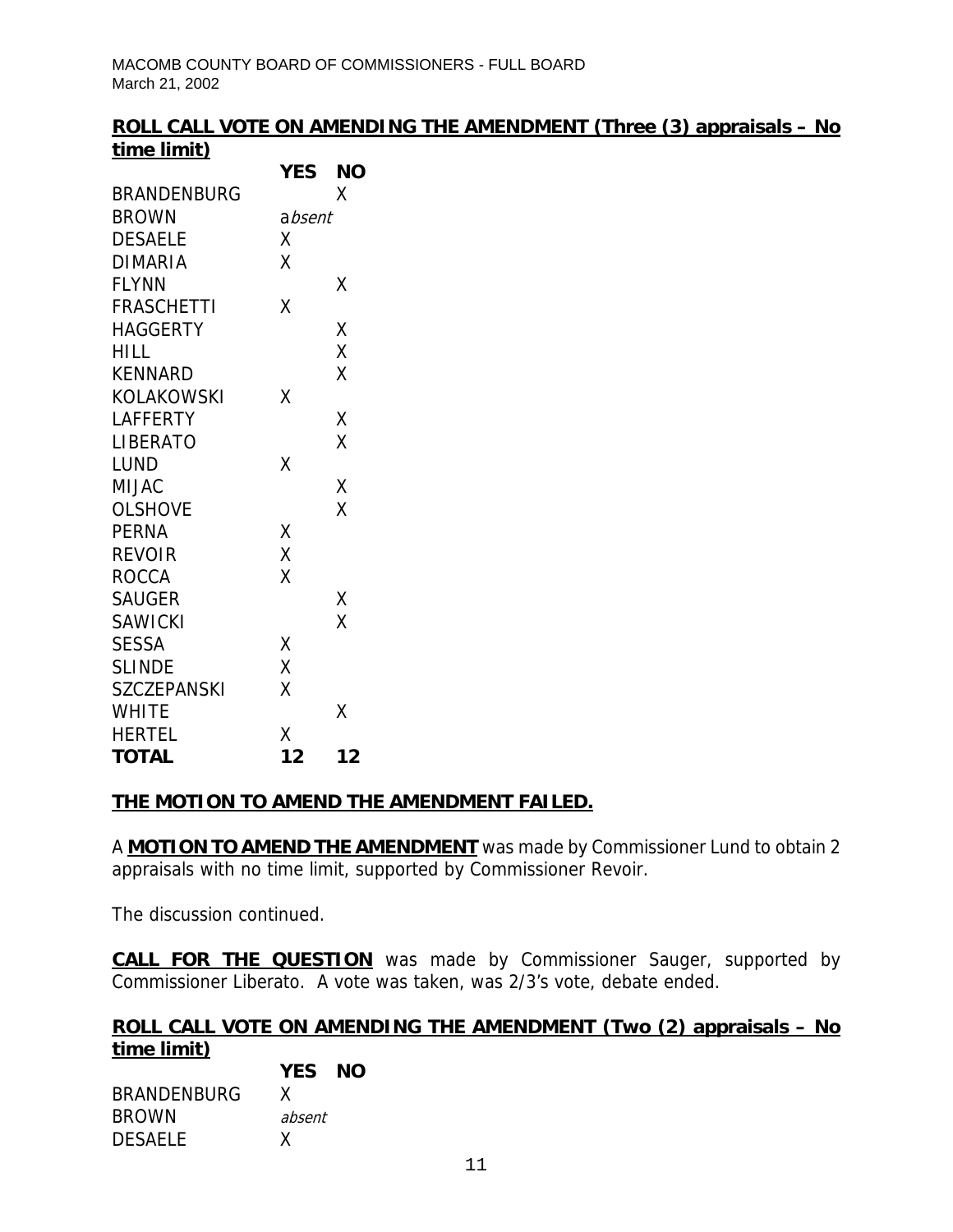| <b>DIMARIA</b>     | Χ  |   |
|--------------------|----|---|
| <b>FLYNN</b>       | Χ  |   |
| <b>FRASCHETTI</b>  | Χ  |   |
| <b>HAGGERTY</b>    | X  |   |
| HILL               | Χ  |   |
| <b>KENNARD</b>     | Χ  |   |
| <b>KOLAKOWSKI</b>  | Χ  |   |
| LAFFERTY           | Χ  |   |
| <b>LIBERATO</b>    | Χ  |   |
| LUND               | Χ  |   |
| MIJAC              | Χ  |   |
| <b>OLSHOVE</b>     | X  |   |
| <b>PERNA</b>       | Χ  |   |
| <b>REVOIR</b>      | Χ  |   |
| <b>ROCCA</b>       | X  |   |
| <b>SAUGER</b>      | Χ  |   |
| SAWICKI            | Χ  |   |
| <b>SESSA</b>       | Χ  |   |
| <b>SLINDE</b>      | Χ  |   |
| <b>SZCZEPANSKI</b> | Χ  |   |
| WHITE              | Χ  |   |
| <b>HERTEL</b>      | Χ  |   |
| <b>TOTAL</b>       | 24 | ი |

## **THE MOTION TO AMEND THE AMENDED MOTION CARRIED.**

#### **THE AMENDED MOTION AS AMENDED CARRIED.**

#### **SEPARATED MOTION**

9. CONCUR WITH THE FINANCE DEPARTMENT'S REQUEST TO TEMPORARILY ADD USED AMBULANCE TO THE COUNTY FLEET WITH THE INTENT THAT THIS VEHICLE WILL NOT BE REPLACED WHEN IT IS RETIRED FROM THE FLEET.

#### **THE MOTION CARRIED.**

## **COMMUNITY SERVICES COMMITTEE – March 15, 2002**

The Clerk read the recommendations from the Community Services Committee and a **MOTION** was made by Chairperson Brandenburg, supported by Vice-Chairperson Kennard, to adopt the committee recommendations.

Commissioner Brandenburg as Chairperson of this committee asked to refer Motion #4 back to committee. There were **NO** objections.

A vote was taken on the following:

1. APPROVE MACOMB COUNTY LIBRARY/SUBURBAN LIBRARY COOPERATIVE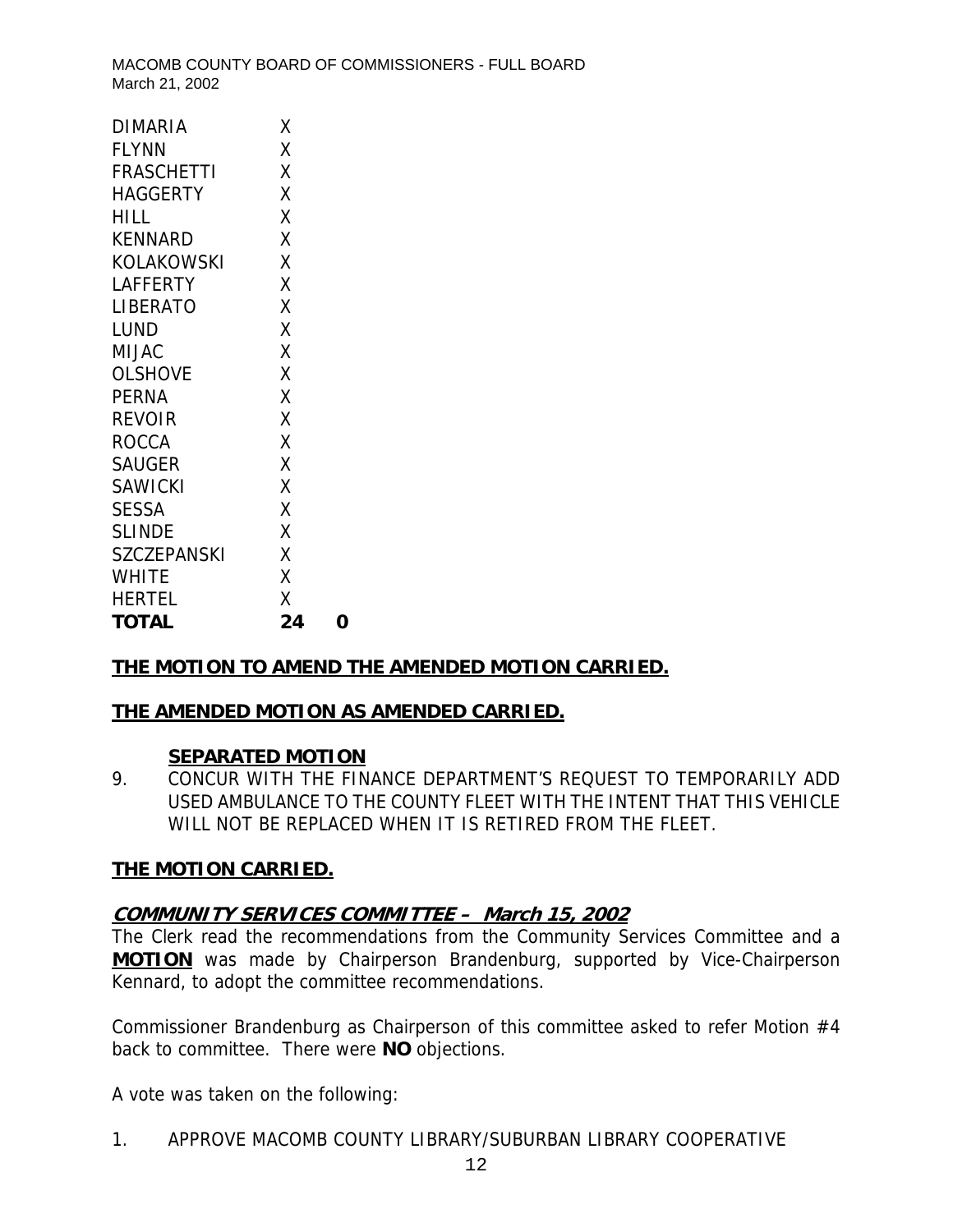OPERATING AGREEMENT.

- 2. AUTHORIZE THE RENEWAL FOR MSU EXTENSION SERVICE TO ACCEPT \$2,500 FROM THE COMMUNITY SERVICES AGENCY, HEAD START PROGRAM. FOR PROVIDING EDUCATIONAL PROGRAMS TO THE HEADSTART PARENTS FOR THE 2001/2002 FISCAL YEAR AND FOR SUBSEQUENT YEARS AS EACH AGENCY AGREES.
- 3. AUTHORIZE MSU EXTENSION TO ACCEPT \$20,000 FROM THE LOCAL SCHOOLS AND COMMUNITY ORGANIZATIONS TO SUPPORT THE GREAT LAKES EDUCATION PROGRAM FOR 2002.
- 5. AUTHORIZE THE MACOMB COUNTY COMMUNITY SERVICES AGENCY TO SUBMIT THE WEATHERIZATION ASSISTANCE PROGRAM LOCAL SERVICE PLAN AMENDMENT FOR FY01.
- 6. APPROVE THE SUBMISSION OF THE HEAD START CONTINUATION GRANT APPLICATION FOR 2002-2003.
- 7. AUTHORIZE THE MACOMB COUNTY COMMUNITY SERVICES AGENCY TO RECEIVE \$125,486 FROM THE FAMILY INDEPENDENCE AGENCY TO PROVIDE EMERGENCY ENERGY ASSISTANCE TO LOW-INCOME FAMILIES.
- 8. AUTHORIZE THE MACOMB COUNTY COMMUNITY SERVICES AGENCY TO SUBMIT THE COMMUNITY SERVICES BLOCK GRANT PROGRAM PLAN MODIFICATION.

## **THE MOTION CARRIED.**

## **PERSONNEL COMMITTEE – March 18, 2002**

The Clerk read the recommendation from the Personnel Committee and a **MOTION** was made by Chairperson Liberato, supported by Vice-Chairperson Haggerty, to adopt the committee recommendation.

#### 1. RECONFIRM THE FOLLOWING VACANCIES:

- 1. (1) MEDIATION CLERK, SENIOR CIRCUIT COURT
- 2. (1) MENTAL HEALTH WORKER III COMMUNITY MENTAL HEALTH
- 
- 4. (1) DATA MAINTENANCE CLERK FRIEND OF THE COURT
- 5. (1) FIELD INVESTIGATOR I/II FRIEND OF THE COURT
- 
- 
- 8. (1) SUPERVISOR, CLIENT SUPPORT MANAGEMENT INFOR. SERV. **SERVICES**
- 9. (1) ACCOUNT CLERK III MARTHA T. BERRY
- 10. (1) NURSE AIDE MARTHA T. BERRY
- 11. (1) REHABILITATION NURSE AIDE MARTHA T. BERRY
- 12. (1) ASSISTANT PROSECUTOR IV PROSECUTING ATTORNEY
- 13. (1) STATION OPERATOR PUBLIC WORKS

3. (1) REGISTERED NURSE COMMUNITY MENTAL HEALTH 6. (1) CASE MANAGER MACOMB/ST. CLAIR EMPLOY. AND TRAINING AGENCY 7. (1) PROJECT MANAGER MANAGEMENT INFOR. SERV.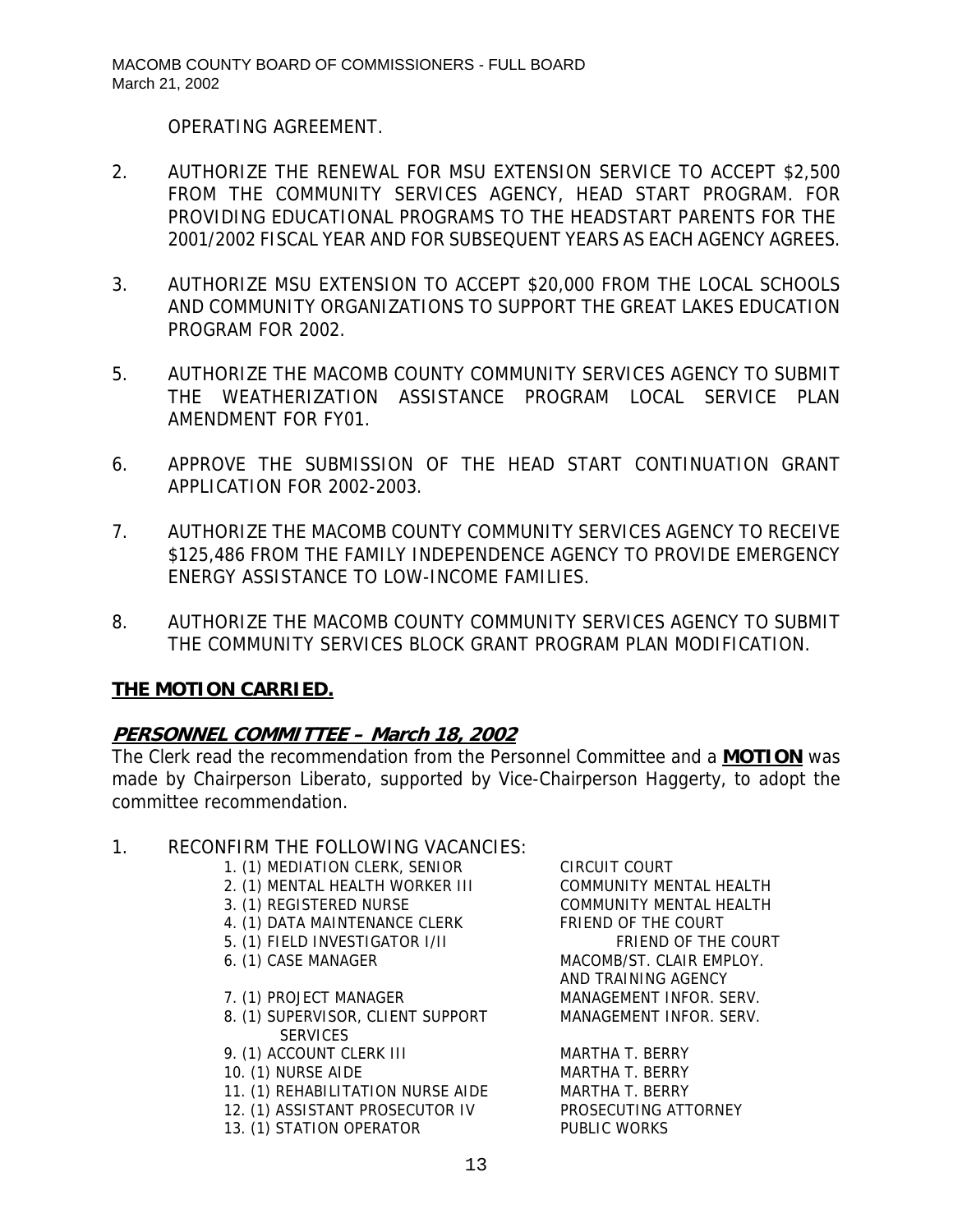- 14. (1) COMPUTER MAINTENANCE CLERK SHERIFF
- 15. (1) CORRECTIONS CORPORAL SHERIFF
- 16. (1) DEPUTY SHERIFF
- 17. (1) CHILD CARE FACILITY ATTENDANT YOUTH HOME
- 18. (1) FINANCE OFFICER PUBLIC WORKS

19. (1) CORRECTIONS LIEUTENANT SHERIFF

#### **THE MOTION CARRIED.**

### **BUDGET COMMITTEE –March 19, 2002**

The Clerk read the recommendations from the Budget Committee and a **MOTION** was made by Vice-Chairperson Sauger, supported by Commissioner Lafferty, to adopt the committee recommendations.

- 1. RENEW THE EXISTING CENTREX CONTRACT WITH SBC AMERITECH FOR A THREE YEAR PERIOD, AT A TOTAL MONTHLY COST OF \$49,139.90.
- 2. APPROVE THE FOLLOWING RECOMMENDATION FROM THE JPS COMMITTEE MEETING OF 3/13/02;

PURCHASE ADDITIONAL FURNITURE NECESSARY TO MOVE L'ANSE CREUSE PUBLIC SCHOOLS OFFICES TO ANOTHER AREA OF THE JAIL

3. APPROVE THE FOLLOWING RECOMMENDATION FROM THE JPS COMMITTEE MEETING OF 3/13/02;

> PURCHASE FOUR LAW ENFORCEMENT BICYCLES, BIKE RACKS AND ASSOCIATED EQUIPMENT FOR PATROLS THROUGHOUT MACOMB COUNTY.

4. APPROVE THE FOLLOWING RECOMMENDATION FROM THE JPS COMMITTEE MEETING OF 3/13/02;

> AMEND THE BUDGET TO PROVIDE FOR A PART-TIME JAIL REIMBURSEMENT ANALYST FOR A PERIOD NOT TO EXCEED TWO YEARS AS OUTLINED IN CORRESPONDENCE FROM THE FINANCE DIRECTOR. FUNDS FOR THIS REQUEST TO BE MADE AVAILABLE FROM THE CONTINGENCY ACCOUNT.

5. APPROVE PURCHASE OF ONE LCD PROJECTOR IN THE AMOUNT OF \$2,800.00 FOR THE MSU EXTENSION MENTOR PROGRAM UTILIZING STATE GRANT FUNDS WHICH NEED TO BE EXPENDED BY MARCH 32, 2002; NO COUNTY MONEY NECESSARY.

## **THE MOTION CARRIED.**

# **FINANCE COMMITTEE – March 20, 2002**

The Clerk read the recommendations from the Finance Committee and a **MOTION** was made by Chairperson Perna, supported by Vice-Chairperson Slinde, to adopt the committee recommendations.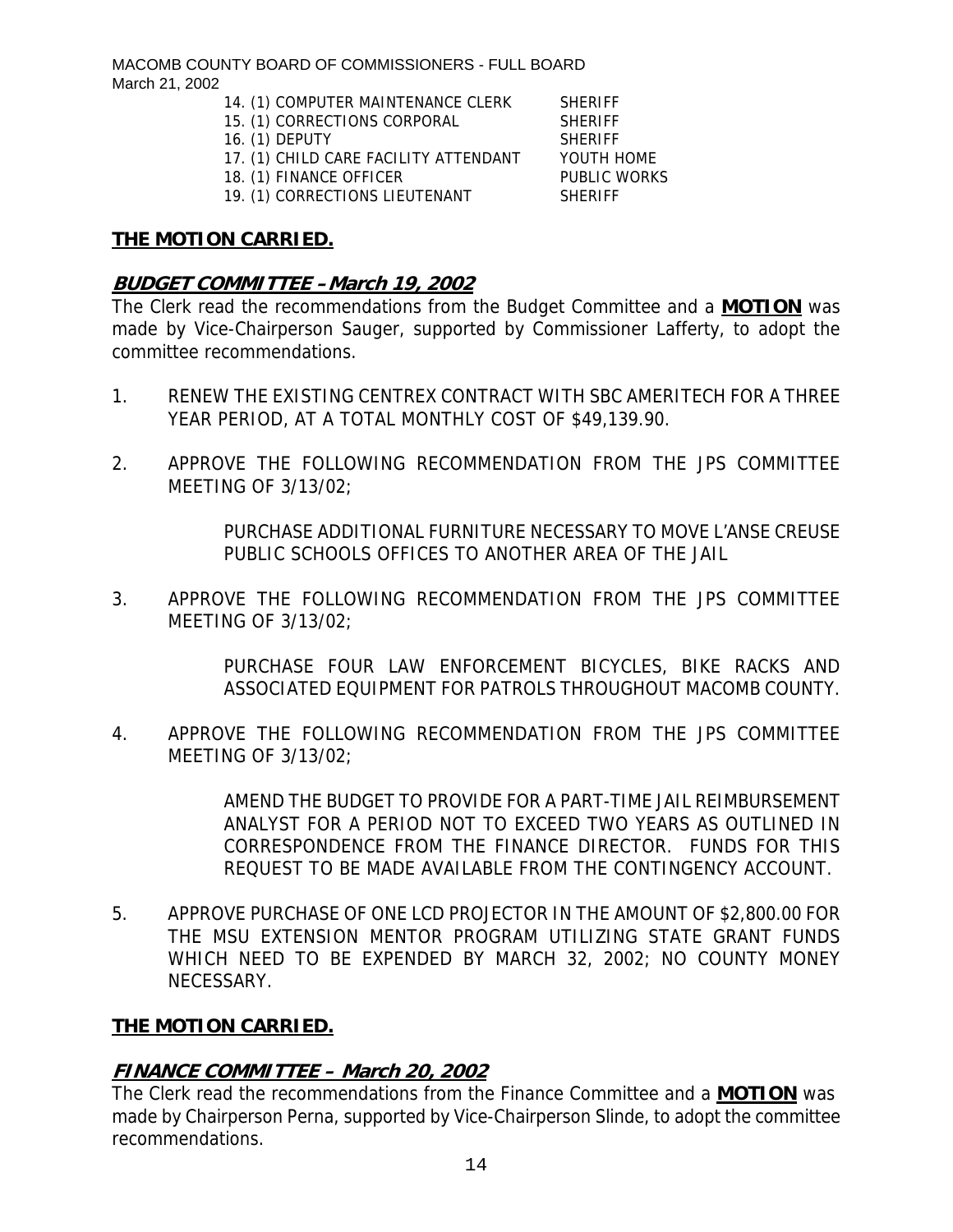Commissioner Lafferty thanked the Board of Commissioners for their cooperation in the preparation for the Annual Report.

Commissioner Flynn asked to separate Motion #3. There were **NO** objections.

Commissioner Brandenburg asked the following **NO** vote be carried from committee: **MALPH:** Brandenburg voting **NO**. There were **NO** objections.

A vote was taken on the following:

- 1. APPROVE THE INTER-DEPARTMENTAL LINE ITEM BUDGET ADJUSTMENTS AS SUBMITTED BY THE FINANCE DEPARTMENT.
- 2. APPROVE THE MONTHLY BILLS (WITH CORRECTIONS, DELETIONS AND/OR ADDENDA) AND AUTHORIZE PAYMENT; FURTHER, TO APPROVE THE PAYROLL FOR THE PERIODS FEBRUARY 15 AND MARCH 1, 2002, IN THE TOTAL AMOUNT OF \$8,488,199.12, WITH NECESSARY MODIFICATIONS TO THE APPROPRIATI0NS.

## **THE MOTION CARRIED.**

### **SEPARATED MOTION**

3. APPROVE THE DRAFT OF THE MACOMB COUNTY BOARD OF COMMISSIONERS ANNUAL REPORT, AS REVISED, AND FORWARD TO THE BOARD OF COMMISSIONERS FOR REVIEW AND ADOPTION AS A FINAL REPORT FOR USE BY THE PRINTER.

## **THE MOTION CARRIED.**

## **RESOLUTIONS/TRIBUTES**

A **MOTION** was made by Commissioner Liberato, supported by Commissioner Sauger, to adopt the Resolutions and Tributes in their entirety.

| Res. No. 02-26 | Commending Robert and Alice Steiner, Clinton Township Goodfellow<br>of the Year for 2001-2002 (offered by White; recommended by Health<br>Services Committee on 3/13/02) |
|----------------|--------------------------------------------------------------------------------------------------------------------------------------------------------------------------|
| Res. No. 02-27 | Commending John Aldini, Clinton Township Goodfellow of the Year for<br>2001-2002 (offered by White; recommended by Health Services<br>Committee on 3/13/02)              |
| Res. No. 02-22 | Commending Andrew Bryce Lord – Eagle Scout (offered by Hertel;<br>recommended by Health Services Committee on 3/13/02)                                                   |
| Res. No. 02-23 | Commending Jason Frederick Bokano - Eagle Scout (offered by<br>Hertel; recommended by Health Services Committee on 3/13/02)                                              |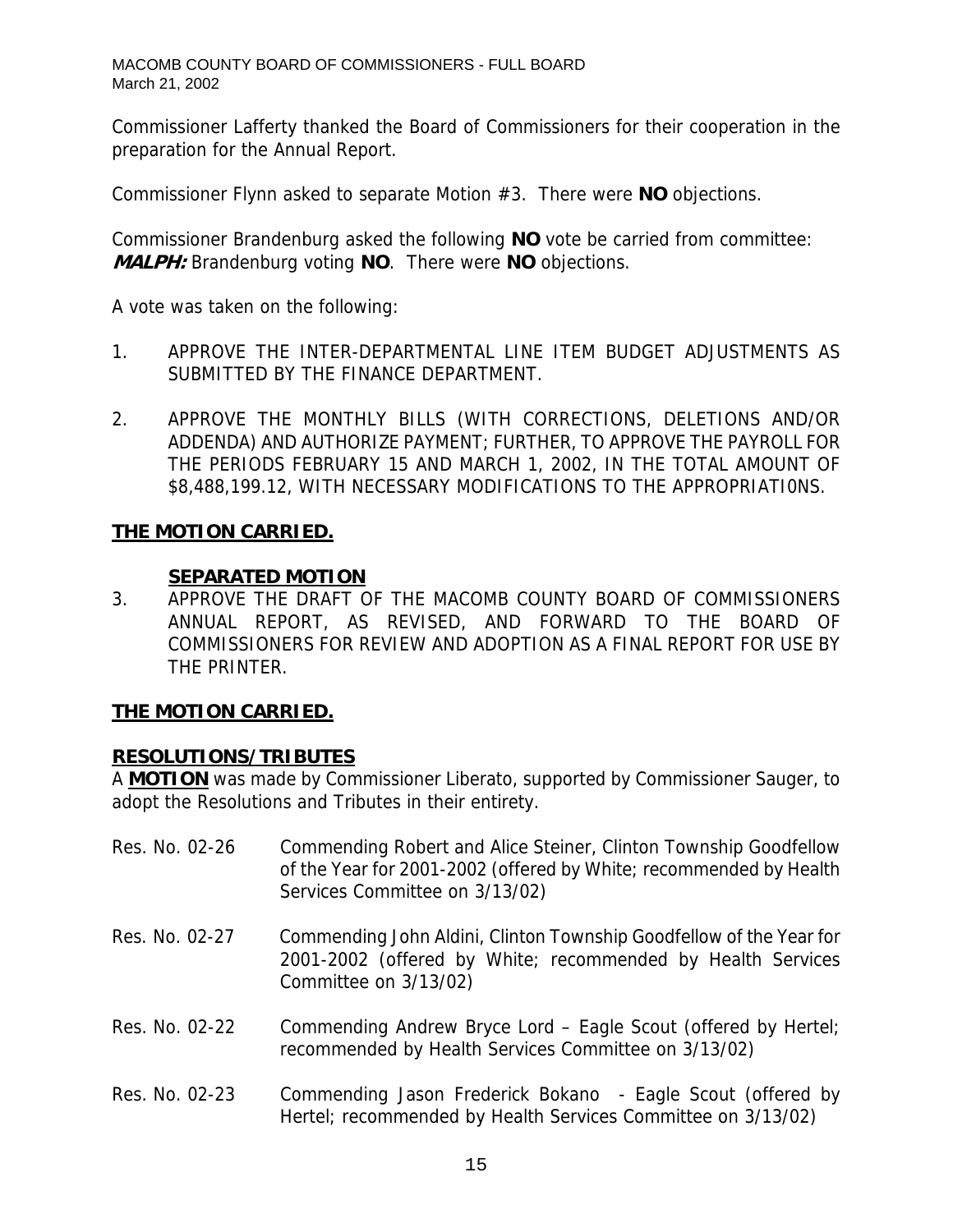- Res. No. 02-24 Declaring May 19, 2002 as the Official Nautical Coast Clean-up Day (offered by Hertel on behalf of Board; recommended by Health Services Committee on 3/13/02)
- Res. No. 02-25 Tribute for Officer Joseph Pietrzak for His Daring Actions (offered by Hill; recommended by Operational Services Committee on 3/14/02)
- Res. No. 02-28 Commending Jack Prescott for Outstanding Service to the Community (offered by Hill; include Kennard; recommended by Operational Services Commissee on 3/14/02)
- Res. No. 02-29 Honoring Pat and Felice Scally  $50<sup>th</sup>$  Wedding Anniversary (offered by Flynn)
- Res. No. 02-30 Authorizing the Finance Director to File Qualifying Statement
- Res. No. 02-31 Honoring Eisenhower Bowling Team for winning the State Championship (offered by Lund at Full Board 3/21/02)
- Res. No. 02-32 Commending the Fraser Girls Volleyball Team State Championship runners up (offered by White at Full Board 3/21/02)

## **THE MOTION CARRIED.**

# **POINT OF PERSONAL PRIVILEGE**

Commissioner Haggerty requested a **Moment of Silence** for Roseville Fire Marshall, Frederic LaGree, who passed away on March 20, 2002.

## **REQUEST TO PURCHASE PREVIOUS SERVICE TIME (Catherine Zatkoff)**

A **MOTION** WAS MADE BY COMMISSIONER FRASCHETTI, SUPPORTED BY COMMISSIONER SLINDE, TO APPROVE THE REQUEST TO PURCHASE PREVIOUS SERVICE TIME BY CATHERINE ZATKOFF, AND THE **MOTION CARRIED.**

## **APPOINTMENT**

# a) **FRIEND OF THE COURT CITIZEN ADVISORY COMMITTEE**

A **MOTION** WAS MADE BY COMMISSIONER LIBERATO, SUPPORTED BY COMMISSIONER DIMARIA TO APPOINT CARMINE PALMIERI TO THE FRIEND OF THE COURT CITIZEN ADVISORY COMMITTEE TO A TERM ENDING DECEMBER 31, 2004, AND THE **MOTION CARRIED.**

## **NEW BUSINESS**

Commissioner DiMaria concurs with Commissioner Hill that an Ad Hoc Committee should be formed to set policies for Macomb County with regards to buyng and selling land.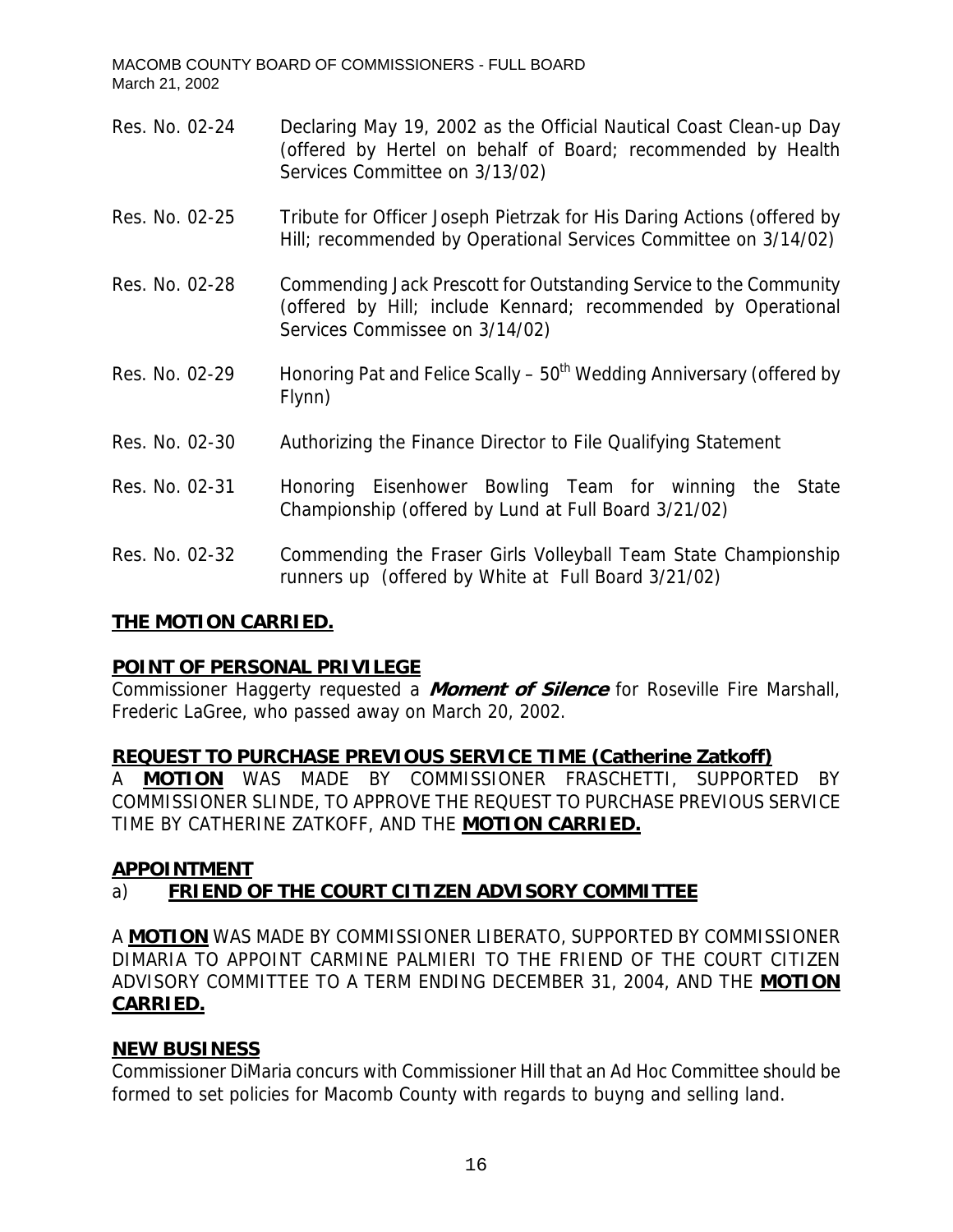Commissioner Szczepanski inquired of the purpose for a Deferred Compensation committee.

Commissioner Liberato indicated that the county currently has five Deferred Compensation vendors. They would like it reduced to two with the feeling that with fewer companies it would be more efficient.

Commissioner DeSaele agrees the county needs a policy on buying and selling property.

#### **PUBLIC PARTICIPATION**

None

## **ROLL CALL ATTENDANCE**

| Ralph A. Liberato       | District 1  |
|-------------------------|-------------|
| Marvin Sauger           | District 2  |
| Phillip A. DiMaria      | District 3  |
| Jonathan Lafferty       | District 4  |
| Dennis Olshove          | District 5  |
| Joan Flynn              | District 6  |
| Sue Rocca               | District 7  |
| Diana J. Kolakowski     | District 8  |
| Robert Mijac            | District 9  |
| <b>Philis DeSaele</b>   | District 10 |
| Ed Szczepanski          | District 11 |
| Peter J. Lund           | District 12 |
| John C. Hertel          | District 14 |
| Nicholyn A. Brandenburg | District 15 |
| <b>William Revoir</b>   | District 16 |
| Bobby L. Hill           | District 17 |
| Michael C. Sessa        | District 18 |
| James M. Perna          | District 19 |
| Nancy M. White          | District 20 |
| Leonard Haggerty        | District 21 |
| <b>Elizabeth Slinde</b> | District 22 |
| Robert M. Sawicki       | District 23 |
| Roland R. Fraschetti    | District 24 |
| Peggy A. Kennard        | District 25 |

Commissioner Brown excused.

#### **ADJOURNMENT**

A **MOTION** to adjourn was made by Commissioner Rocca, supported by Commissioner Olshove, and the **MOTION CARRIED.**